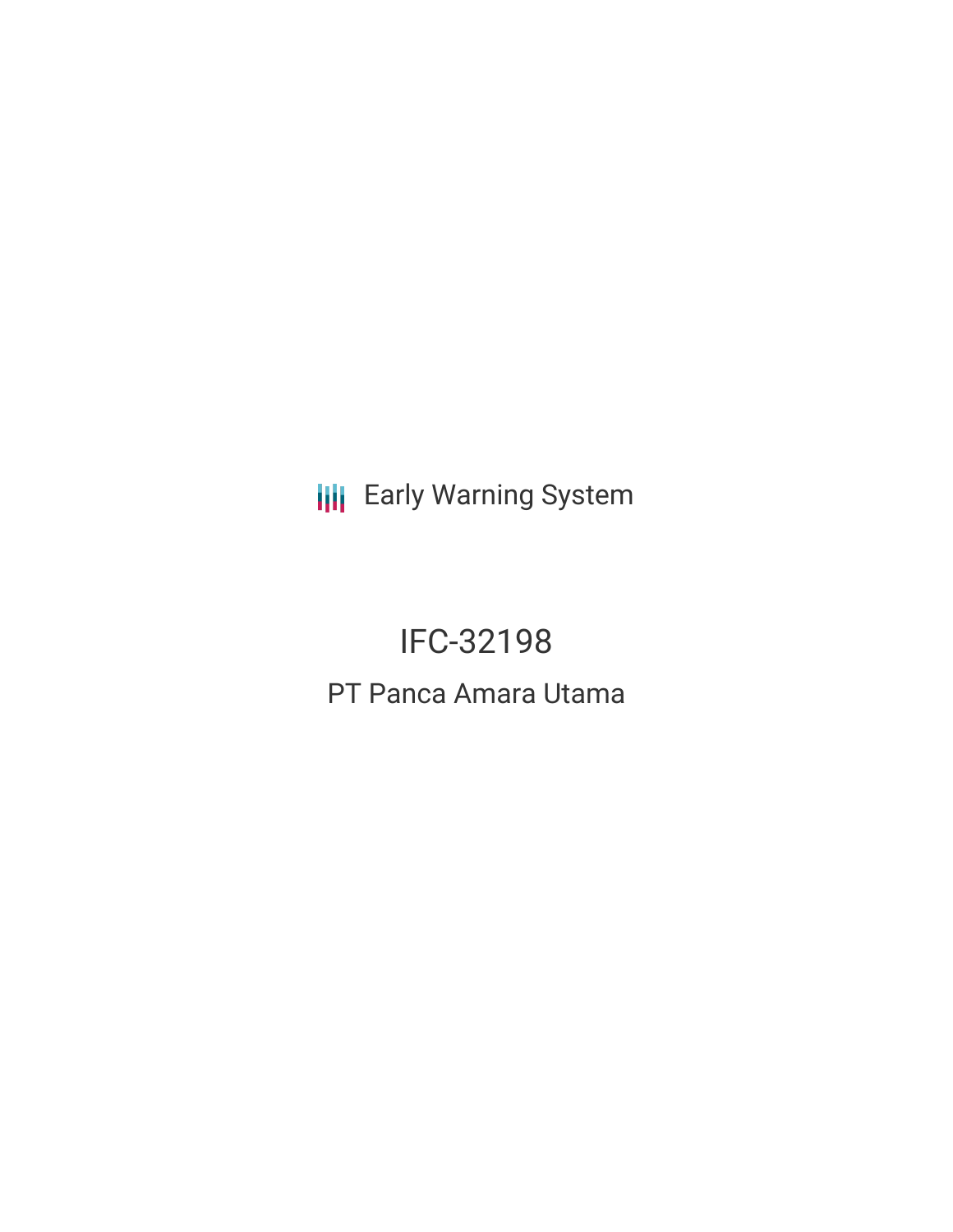## **Quick Facts**

| <b>Countries</b>               | Indonesia                               |
|--------------------------------|-----------------------------------------|
| <b>Financial Institutions</b>  | International Finance Corporation (IFC) |
| <b>Status</b>                  | Active                                  |
| <b>Bank Risk Rating</b>        | A                                       |
| <b>Voting Date</b>             | 2014-01-30                              |
| <b>Borrower</b>                | PANCA AMARA UTAMA, PT                   |
| <b>Sectors</b>                 | Industry and Trade                      |
| <b>Investment Type(s)</b>      | Loan                                    |
| <b>Investment Amount (USD)</b> | \$130.00 million                        |
| <b>Project Cost (USD)</b>      | \$750.00 million                        |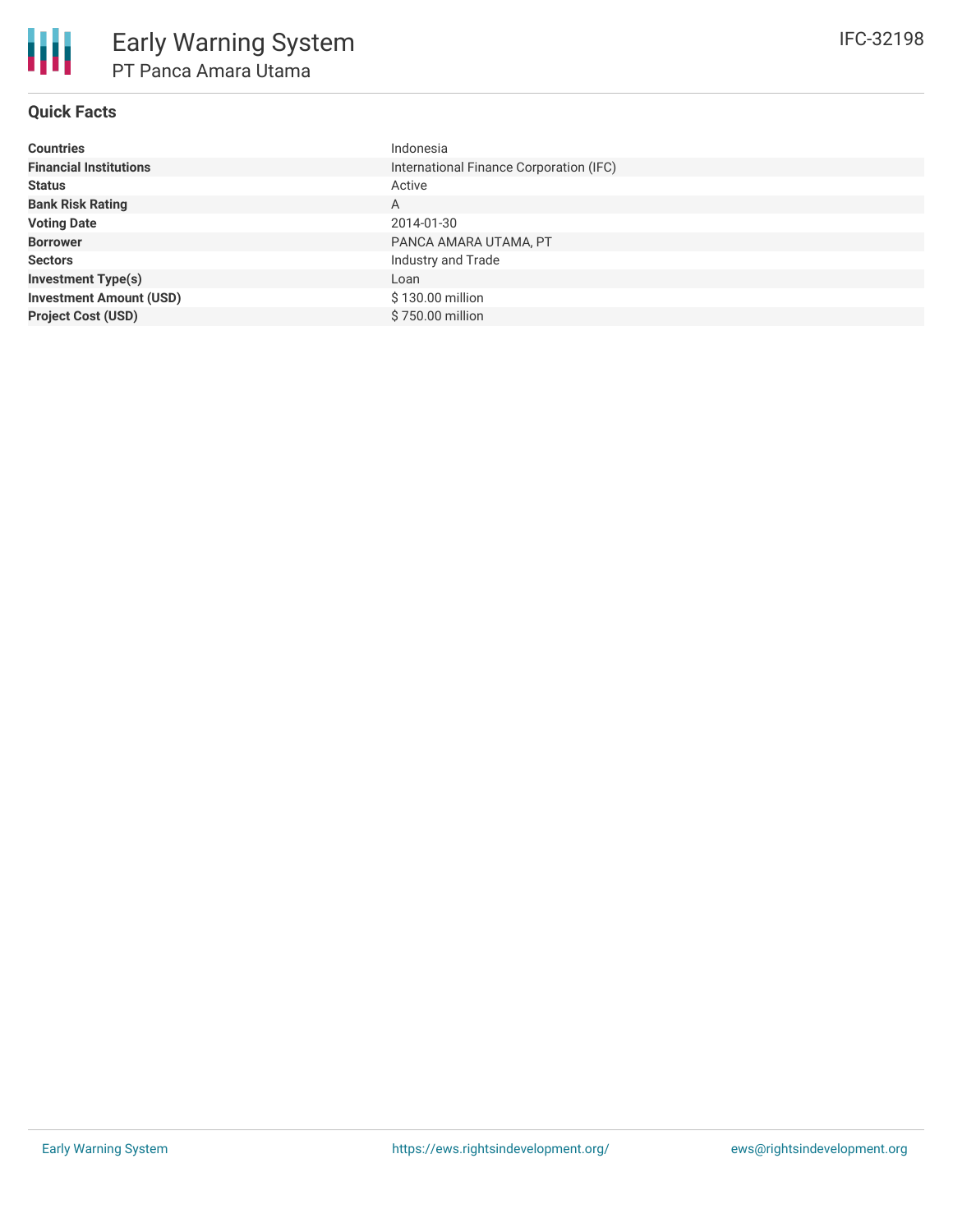

## **Project Description**

PT Surya Esa Perkasa Tbk. ("SEP") is proposing to build a 2,090 metric tons per day (MTPD) capacity greenfield ammonia plant near Uso Village, Luwuk City, Central Sulawesi Province, Indonesia, which will utilize natural gas from the Donggi Senoro (DS) gas fields in Central Sulawesi province ("the Project"). The plant will be established through PT Panca Amara Utama ("PAU"), a 60% subsidiary of SEP (to be diluted to about 51% on Project completion) and will be the first ammonia plant in Sulawesi and the third privately owned ammonia plant in Indonesia. IFC is proposing to provide a loan to PAU and taking equity in the Project.PAU has entered into an extendable 13 year gas supply contract with DS from 2015 to 2027. DS gas fields have allocated 55 million metric standard cubic feet per day (MMSCFD) of natural gas to PAU, 250 MMSCFD to PT DSLNG, a private sector liquefied natural gas (LNG) producer located adjacent to the proposed PAU site, and about 5 MMSCFD to PLN, the national electric company. DSLNG is the de-facto anchor plant of the DS gas fields. The proposed project includes the ammonia synthesis installation, ammonia storage tank farm, a jetty to export the ammonia, power plant, and other utilities. The natural gas will be supplied from neighboring DSLNG and thus a gas pipeline will not be required. There will be only one or two ships that dock at the jetty per week for ammonia transportation.PAU has 180 hectares of land to accommodate the Project and is purchasing an additional 20 hectares of land that are currently scattered within the 180 hectares to form an industrial complex for future development; this may include the manufacture of downstream ammonia products. The land preparation for the Project site is expected to start in March 2013, construction in October 2013 and Project commissioning by August 2015.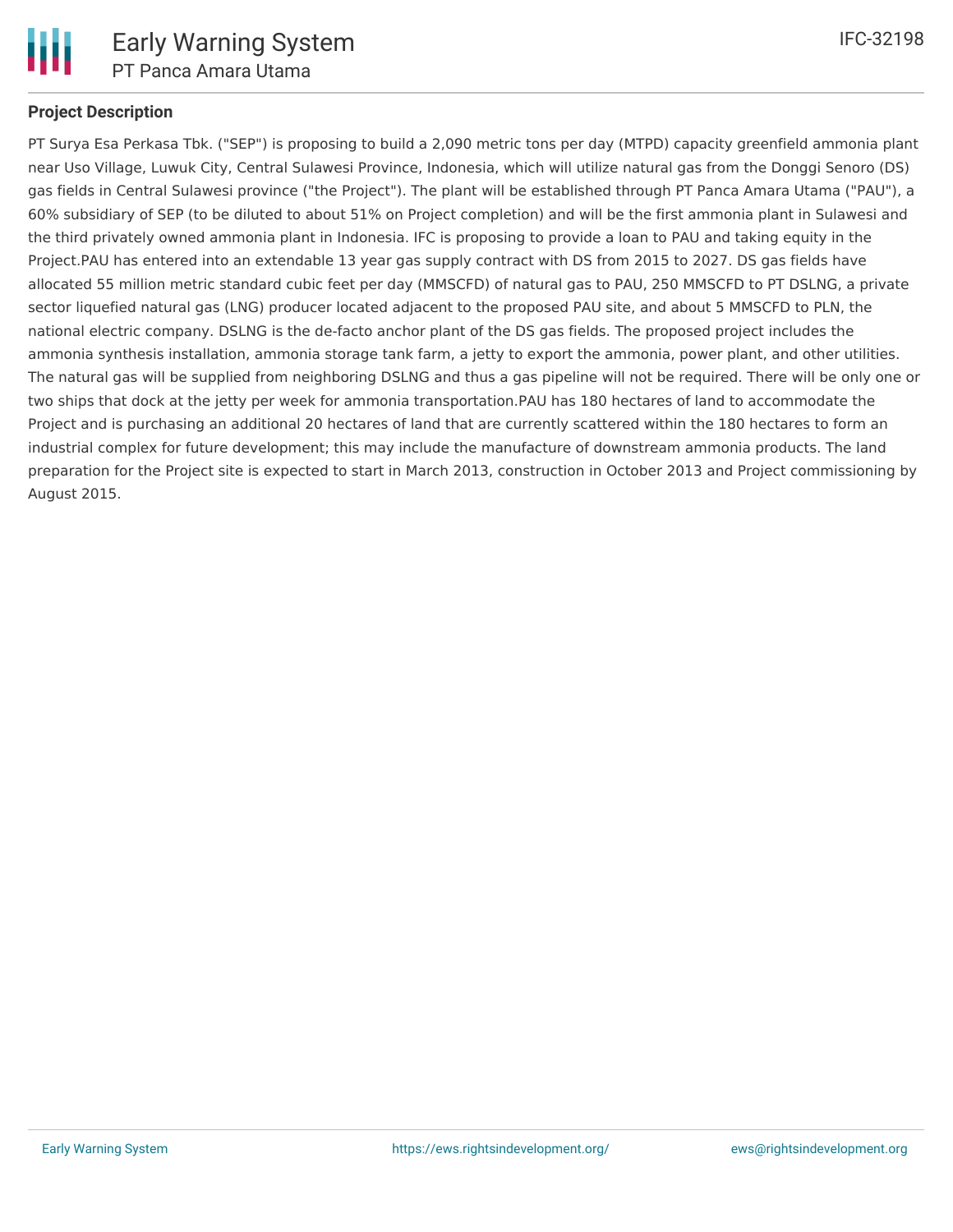#### **Investment Description**

• International Finance Corporation (IFC)

The Project cost has been estimated to be US\$750 million and will be financed by up to US\$500 million of senior debt and US\$250 million of equity. IFC is expected to invest up to US\$125 million in the form of debt and equity, to finance part of the Project. In addition to the above investment, IFC plans to mobilize up to US\$400 million of senior debt from other banks.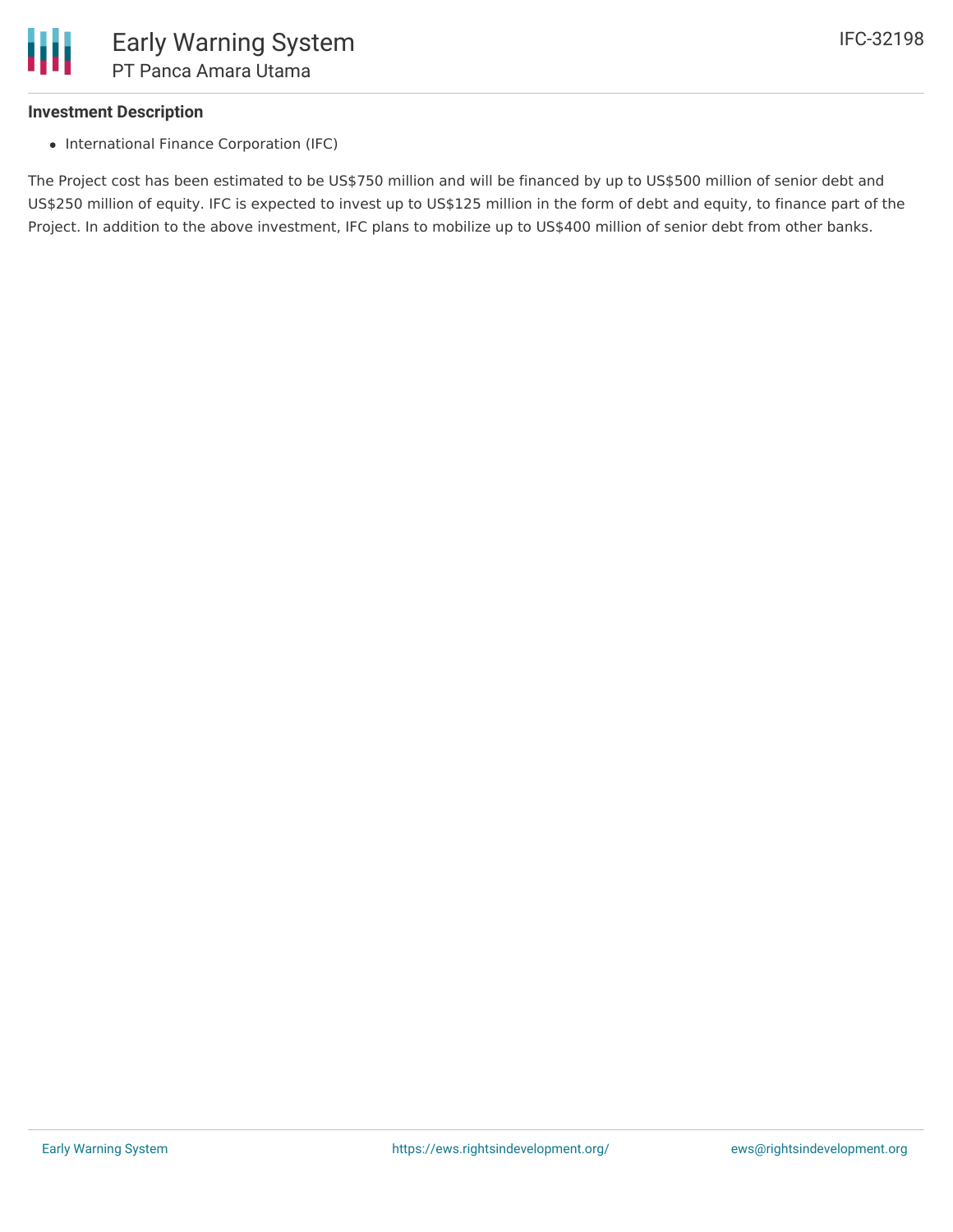

## **Private Actors Description**

The Company is 60% owned by PT Surya Esa Perkasa Tbk. ("SEP"), a company that is listed on the Indonesian stock exchange. Mr. Theodore Rachmat, Mr. Garibaldi Thohir and Mr. Vinod Laroya (through their shareholding in SEP) and SEP are the key Sponsors of this Project.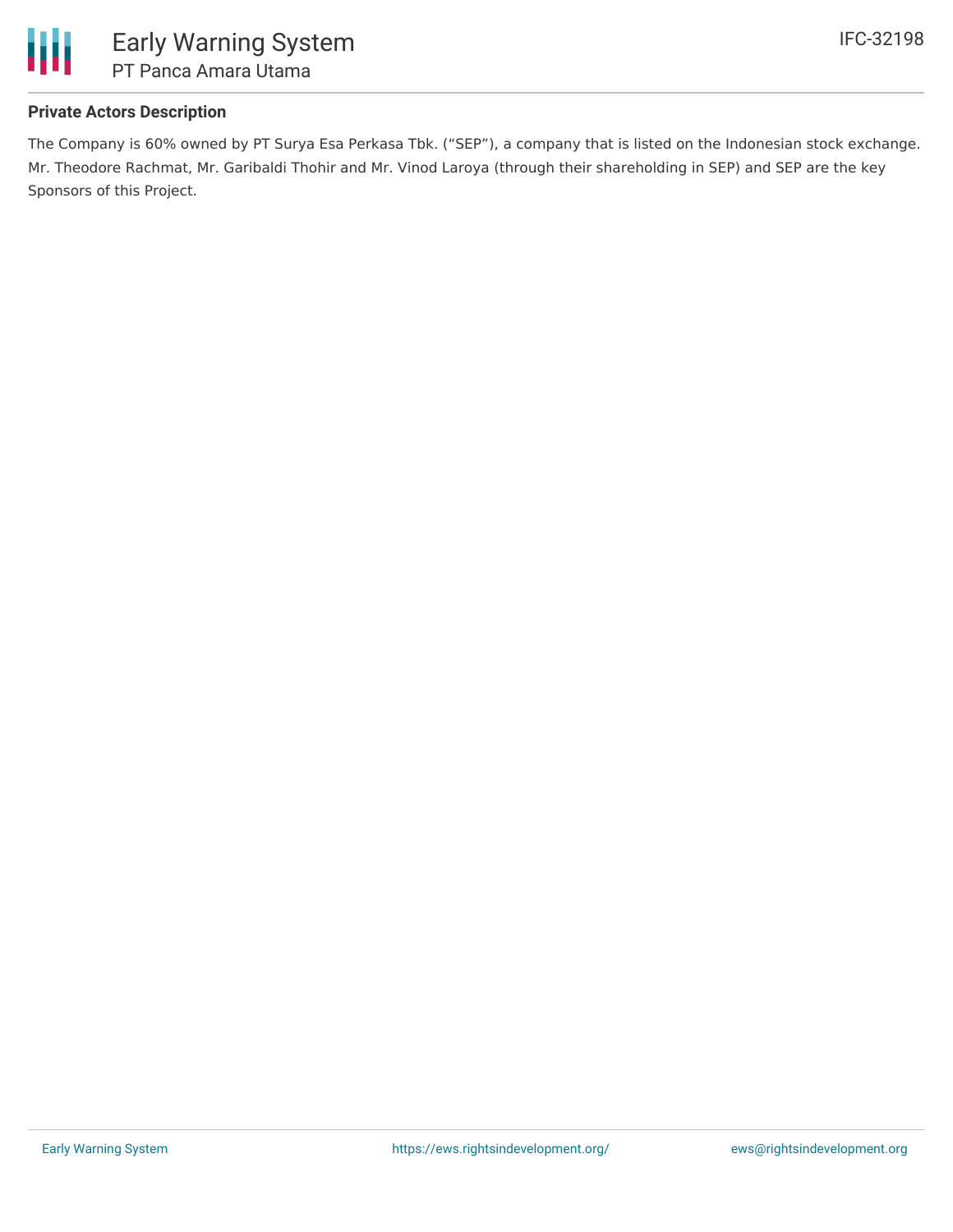#### **Contact Information**

Mr. Ashok Baveja, Project Director PT Panca Amara Utama 16th Floor, Menara Kadin, Jl. Rasuna Said Blok X-5, Kav. 2-3 Jakarta 12950 Indonesia

#### ACCOUNTABILITY MECHANISM OF IFC

The Compliance Advisor Ombudsman (CAO) is the independent complaint mechanism and fact-finding body for people who believe they are likely to be, or have been, adversely affected by an IFC or MIGA- financed project. If you submit a complaint to the CAO, they may assist you in resolving a dispute with the company and/or investigate to assess whether the IFC is following its own policies and procedures for preventing harm to people or the environment. If you want to submit a complaint electronically, you can email the CAO at CAO@worldbankgroup.org. You can learn more about the CAO and how to file a complaint at http://www.cao-ombudsman.org/